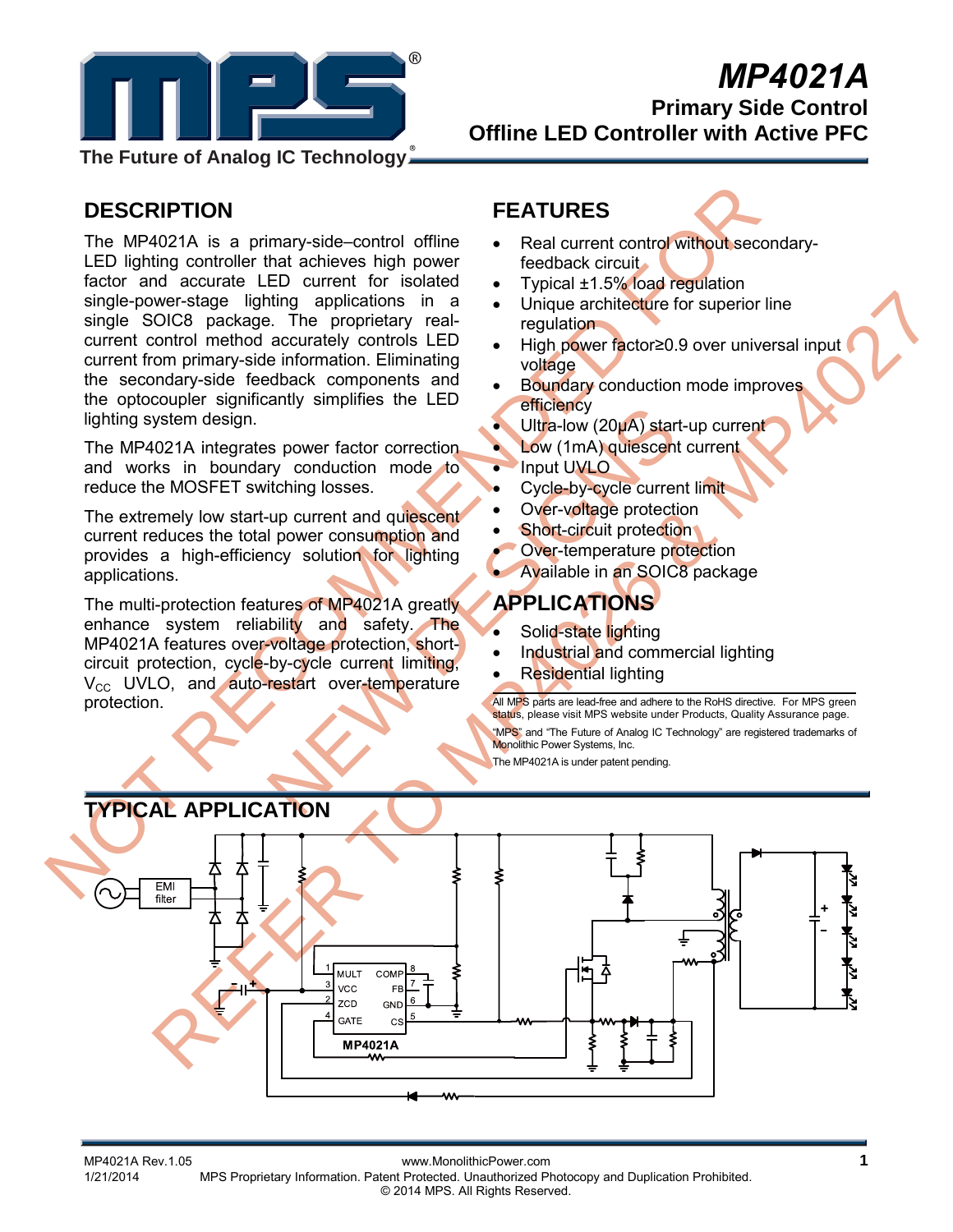

### **ORDERING INFORMATION**

MP4021A Rev.1.05 www.MonolithicPower.com **2** MPS Proprietary Information. Patent Protected. Unauthorized Photocopy and Duplication Prohibited. © 2014 MPS. All Rights Reserved.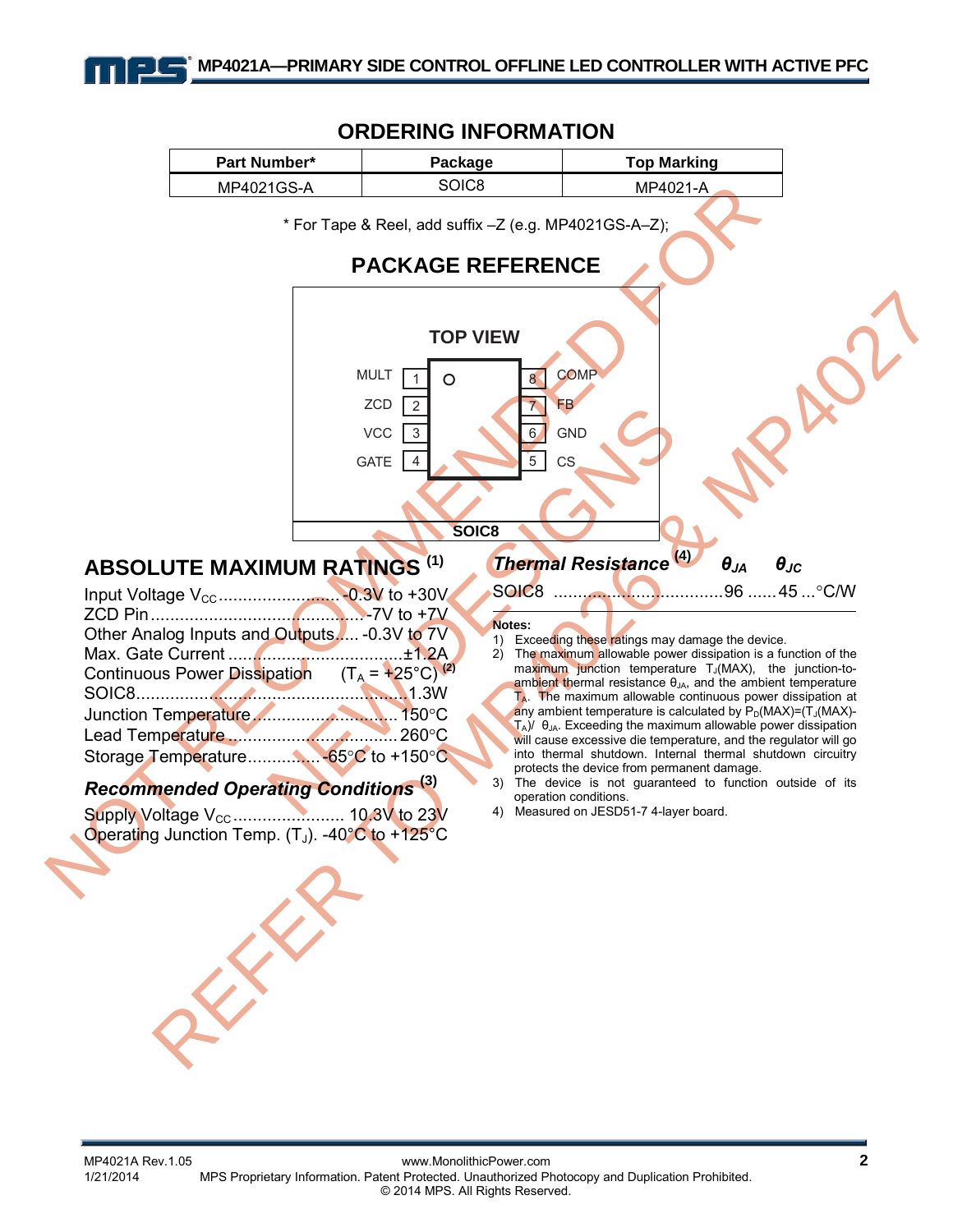### **ELECTRICAL CHARACTERISTICS**

11 L

#### $V_{CC}$  = 14V,  $T_A$  = +25°C, unless otherwise noted.

| <b>Parameter</b>                   | Symbol                | <b>Condition</b>                    | Min            | <b>Typ</b>     | <b>Max</b>     | <b>Units</b> |
|------------------------------------|-----------------------|-------------------------------------|----------------|----------------|----------------|--------------|
| <b>Supply Voltage</b>              |                       |                                     |                |                |                |              |
| <b>Operating Range</b>             | $V_{\rm CC}$          | After turn on                       | 10.3           |                | 23             | $\vee$       |
| Turn-on Threshold                  | $V_{CC\_ON}$          | V <sub>CC</sub> rising edge         | 12.6           | 13.6           | 14.6           | $\vee$       |
| Turn-off Threshold                 | $V_{CC\_OFF}$         | V <sub>CC</sub> falling edge        | 8.4            | 9.0            | 9.6            | $\vee$       |
| <b>Hysteretic Voltage</b>          | $V_{CC\_HYS}$         |                                     |                | 4.5            |                | $\vee$       |
| <b>Supply Current</b>              |                       |                                     |                |                |                |              |
| Start-up Current                   | <b>ISTARTUP</b>       | $V_{CC} = 11V$                      |                | 20             | 30             | $\mu A$      |
| Quiescent Current                  | $I_{\mathsf{Q}}$      | No switching                        |                | 0.75           | 1              | mA           |
| <b>Operating Current</b>           | $I_{\rm CC}$          | $F_s = 70k$ Hz                      |                | $\overline{2}$ | 3              | mA           |
| <b>Multiplier</b>                  |                       |                                     |                |                |                |              |
| <b>Operation Range</b>             | $V_{MULT}$            |                                     | $\bf{0}$       |                | $\overline{3}$ | V            |
| Gain                               | $K^{(5)}$             |                                     |                | 1              |                | 1/V          |
| <b>Error Amplifier</b>             |                       |                                     |                |                |                |              |
| Feedback Voltage                   | $V_{FB}$              |                                     | 0.403          | 0.414          | 0.425          | $\vee$       |
| Transconductance <sup>(6)</sup>    | $G_{EA}$              |                                     |                | 222            |                | µA/V         |
| <b>Upper Clamp Voltage</b>         | V <sub>COMP_H</sub>   |                                     | 5.3            | 5.65           | $6\phantom{1}$ | $\vee$       |
| Lower Clamp Voltage                | V <sub>COMP_L</sub>   |                                     | 1.3            | 1.5            | 1.7            | V            |
| Max Source Current <sup>(6)</sup>  | <b>COMP</b>           |                                     |                | 75             |                | μA           |
| Max Sink Current <sup>(6)</sup>    | $I_{\text{COMP}}$     |                                     |                | $-400$         |                | μA           |
| <b>Current Sense Comparator</b>    |                       |                                     |                |                |                |              |
| Leading Edge Blanking Time         | $t_{LEB}$             |                                     |                | 280            |                | ns           |
| <b>Current Sense Clamp Voltage</b> | V <sub>CS_CLAMP</sub> |                                     | 2.3            | 2.5            | 2.7            | V            |
| <b>Zero Current Detector</b>       |                       |                                     |                |                |                |              |
| Zero Current Detect threshold      | $V_{ZCD\_T}$          | V <sub>zcp</sub> falling edge       |                | 0.31           |                | $\vee$       |
| Zero Current Detect Hysteresis     | V <sub>ZCD_HYS</sub>  |                                     |                | 650            |                | mV           |
| <b>ZCD Blanking Time</b>           | t <sub>LEB_ZCD</sub>  | After turn-off                      | 1.8            | 2.5            | 3.2            | $\mu s$      |
| Over-voltage Blanking Time         | <b>LEB OVP</b>        | After turn-off                      |                | 1.5            |                | $\mu s$      |
| <b>Over-voltage Threshold</b>      | V <sub>ZCD_OVP</sub>  | 1.5µs delay after turn-off          | 5.1            | 5.4            | 5.7            | $\vee$       |
| <b>Over-current Blanking Time</b>  | $t_{LEB\_OCP}$        | After turn-on,<br>same as $t_{LEB}$ |                | 280            |                | ns           |
| Over-current Threshold             | $V_{ZCD\_OCP}$        | 280ns delay after turn-on           | 0.57           | 0.60           | 0.63           | V            |
| Minimum Off Time                   | $t_{\text{OFF\_MIN}}$ |                                     | $\overline{2}$ | 3.5            | 5              | $\mu s$      |
|                                    |                       |                                     |                |                |                |              |
| <b>Starter</b>                     |                       |                                     |                |                |                |              |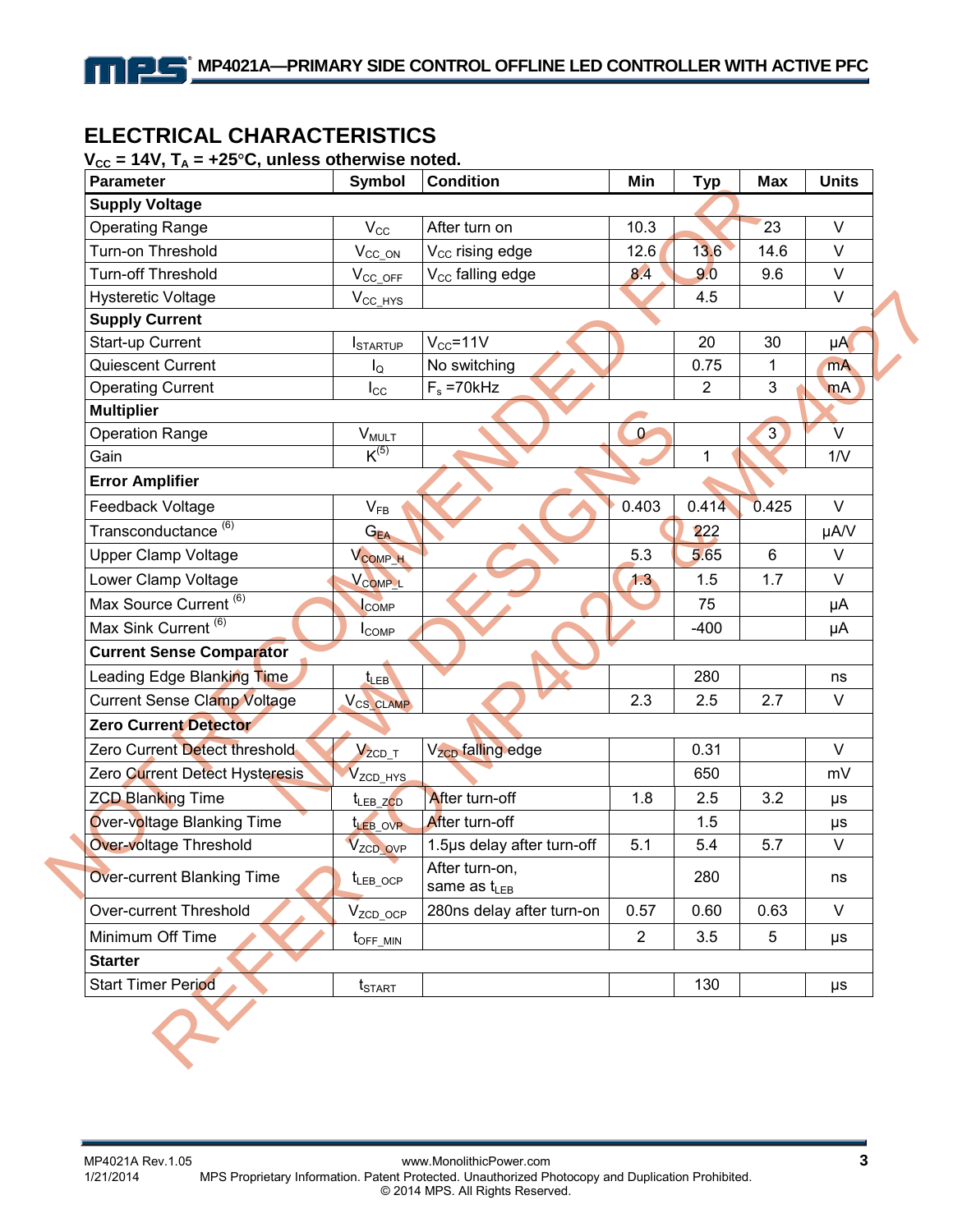## **ELECTRICAL CHARACTERISTICS** *(Continued)*

#### $V_{cc}$  = 14V,  $T_{A}$  = +25<sup>o</sup>C, unless otherwise noted.

11 I

| Parameter                                                                                                                                              | Symbol                   | <b>Condition</b>               | Min     | <b>Typ</b> | <b>Max</b> | <b>Units</b> |
|--------------------------------------------------------------------------------------------------------------------------------------------------------|--------------------------|--------------------------------|---------|------------|------------|--------------|
| <b>Gate Driver</b>                                                                                                                                     |                          |                                |         |            |            |              |
| Output Clamp Voltage                                                                                                                                   | $V_{\text{GATE\_CLAMP}}$ | $V_{CC}$ =23V                  | 12      | 13.5       | 15         | $\mathsf{V}$ |
| Minimum Output Voltage                                                                                                                                 | $V_{GATE\_MIN}$          | $V_{CC} = V_{CC\_OFF} + 50$ mV | $6.0\,$ |            |            | $\mathsf{V}$ |
| Max Source Current <sup>(6)</sup>                                                                                                                      | GATE_SOURCE              |                                |         |            |            | $\mathsf{A}$ |
| Max Sink Current <sup>(6)</sup>                                                                                                                        | <b>I</b> GATE_SINK       |                                |         | $-1.2$     |            | A            |
| The multiplier output is given by: V <sub>CS</sub> =K•V <sub>MULT</sub> • (V <sub>COMP</sub> -1.5)<br>5)<br>Guaranteed by design.<br>6)<br>P<br>REFERE |                          |                                |         |            |            |              |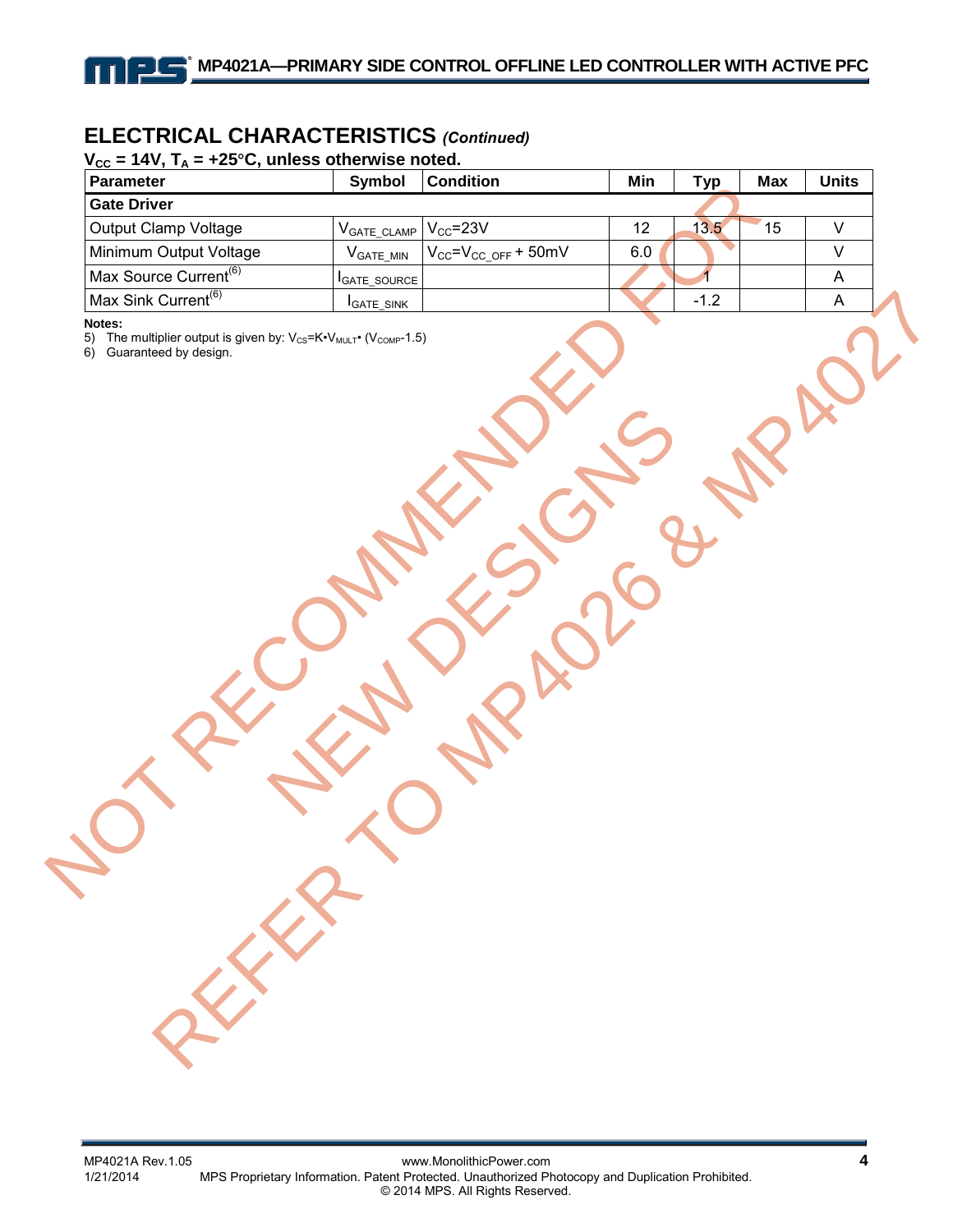### **PIN FUNCTIONS**

11 I

| Pin#           | <b>Name</b>  | <b>Pin Function</b>                                                                                                                                                                                                                                                                                                                                                                                                                                                                                                                                                                                                                                                                                                                                                                                                                                                                   |
|----------------|--------------|---------------------------------------------------------------------------------------------------------------------------------------------------------------------------------------------------------------------------------------------------------------------------------------------------------------------------------------------------------------------------------------------------------------------------------------------------------------------------------------------------------------------------------------------------------------------------------------------------------------------------------------------------------------------------------------------------------------------------------------------------------------------------------------------------------------------------------------------------------------------------------------|
| $\mathbf{1}$   | <b>MULT</b>  | Multiplier input. Connect this pin to the tap of resistor divider from the rectified voltage of the<br>AC line. The half-wave sinusoid signal to this pin provides a reference signal for the internal<br>current control loop.                                                                                                                                                                                                                                                                                                                                                                                                                                                                                                                                                                                                                                                       |
| $\overline{2}$ | <b>ZCD</b>   | Zero-current detection. A negative going-edge triggers the turn-on signal of the external<br>MOSFET. Connect this pin to a resistor divider between the auxiliary winding to GND. Over-<br>voltage condition is detected through ZCD. Every switching turn-off interval, if ZCD voltage<br>is higher than the over-voltage-protection (OVP) threshold after the 1.5µs blanking time, the<br>over-voltage protection will trigger and the system will stop switching until auto-restart<br>comes. ZCD pin can also monitor over-current condition. Connect this pin thru a diode to a<br>resistor divider between CS to GND. Every switching turn-on interval, if ZCD voltage is<br>higher than the over-current-protection (OCP) threshold after the 280ns blanking time, the<br>over-current protection will trigger and the system will stop switching until auto-restart<br>comes. |
| 3              | <b>VCC</b>   | Power supply input. This pin supplies the power for the control signal and the high-current<br>MOSFET grade drive output. Bypass this pin to ground with an external bulk capacitor of<br>typically 22µF in parallel with a 100pF ceramic cap to reduce noise.                                                                                                                                                                                                                                                                                                                                                                                                                                                                                                                                                                                                                        |
| 4              | <b>GATE</b>  | Gate drive output. This totem pole output stage is able to drive a high-power MOSFET with<br>a peak current of 1A source capability and 1.2A sink capability. The high level voltage of<br>this pin is clamped to 13.5V to avoid excessive gate drive voltage. And the low level voltage<br>is higher than 6V to guarantee enough drive capacity.                                                                                                                                                                                                                                                                                                                                                                                                                                                                                                                                     |
| 5              | CS           | Current sense. The MOSFET current is sensed via a sensing resistor to its source lead. The<br>comparison between the resulting voltage and the internal sinusoidal-current reference<br>signal determines when the MOSFET turns off. A feed-forward from the rectified AC line<br>voltage connected to the current sense pin maximizes the line regulation. If the pin voltage<br>is higher than the current limit threshold of 2.5V (after turn-on blanking) the gate drive will<br>turn off.                                                                                                                                                                                                                                                                                                                                                                                        |
| 6              | <b>GND</b>   | Ground. Current return for the control signal and the gate drive signal.                                                                                                                                                                                                                                                                                                                                                                                                                                                                                                                                                                                                                                                                                                                                                                                                              |
| $\overline{7}$ | <b>FB/NC</b> | Feedback signal. Leave this pin floating (NC) for primary-side control.                                                                                                                                                                                                                                                                                                                                                                                                                                                                                                                                                                                                                                                                                                                                                                                                               |
| 8 <sub>1</sub> | <b>COMP</b>  | Loop compensation input. Connect a compensation network to stabilize the LED drive and<br>maintain an accurate LED current.                                                                                                                                                                                                                                                                                                                                                                                                                                                                                                                                                                                                                                                                                                                                                           |
| T              |              | $x^{2}$                                                                                                                                                                                                                                                                                                                                                                                                                                                                                                                                                                                                                                                                                                                                                                                                                                                                               |
|                |              |                                                                                                                                                                                                                                                                                                                                                                                                                                                                                                                                                                                                                                                                                                                                                                                                                                                                                       |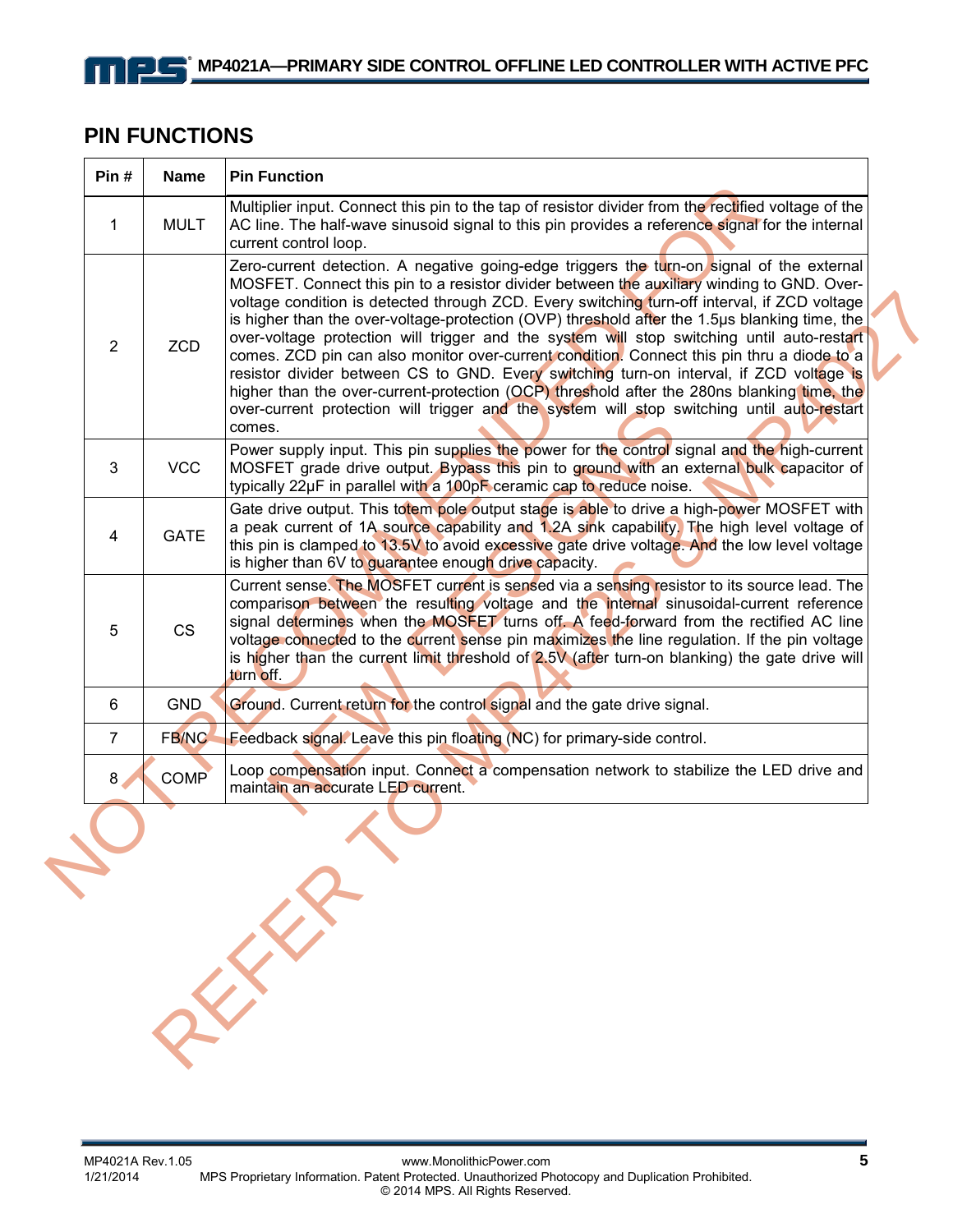### **TYPICAL PERFORMANCE CHARACTERISTICS**

V<sub>IN</sub> =110V<sub>AC</sub>/220V<sub>AC</sub>, 5 LEDs in series, I<sub>LED</sub>=500mA, Lm=2.2mH, N<sub>P</sub>:N<sub>S</sub>:N<sub>AUX</sub> =144:24:27, unless **otherwise noted.** 

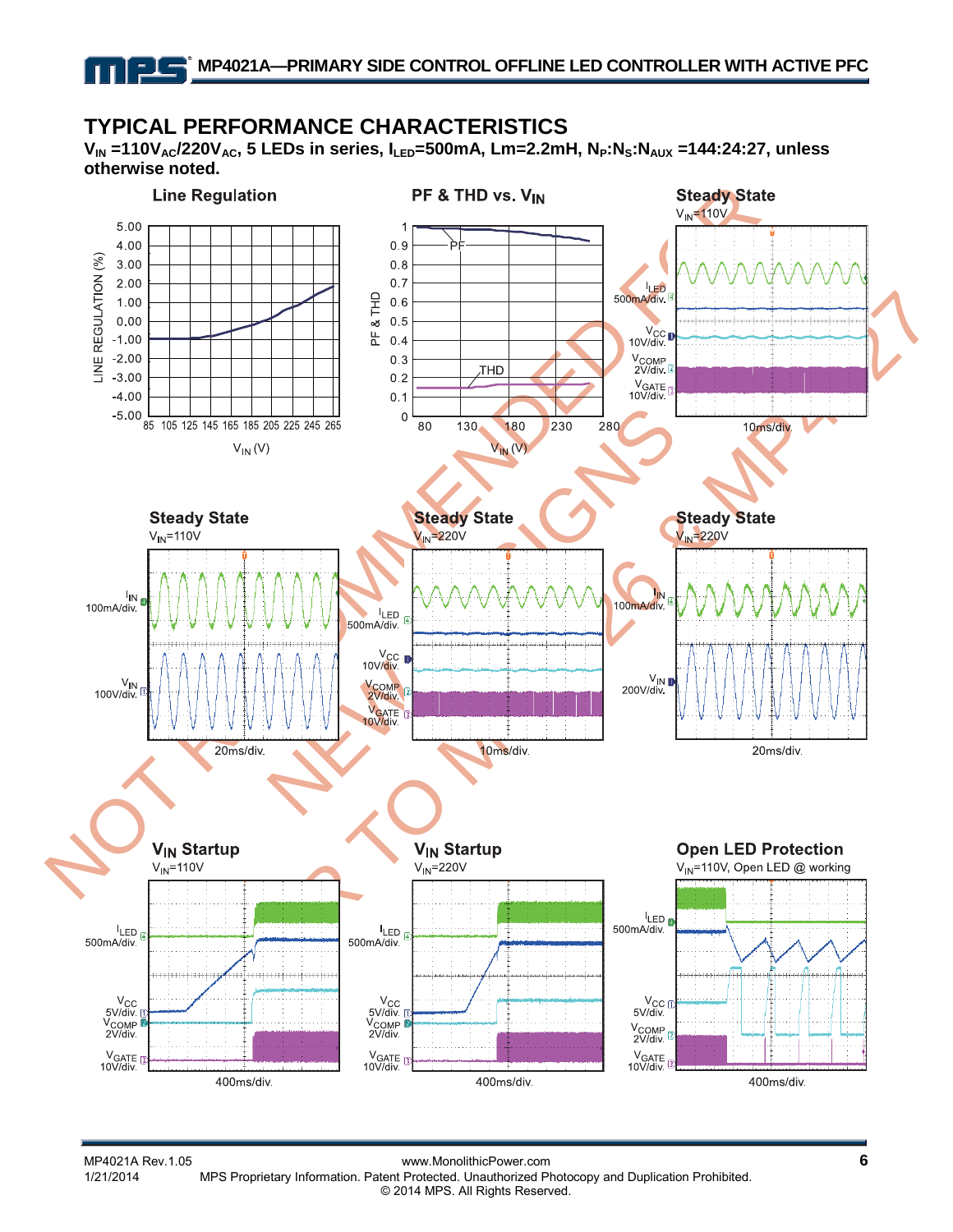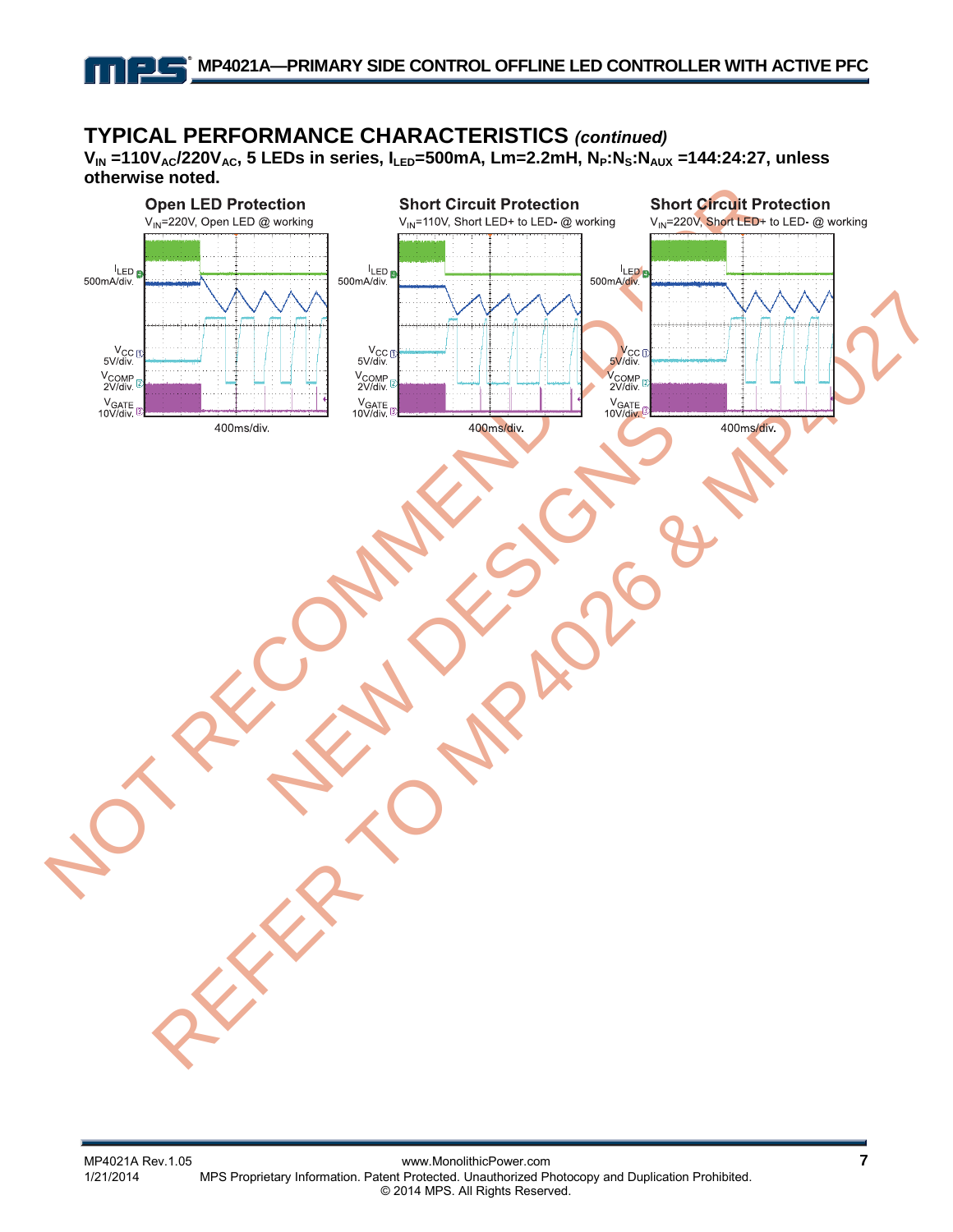11 L

#### NOT RECOMMENDED FOR  $0.240260$ <br>  $0.88$ <br>  $0.88$ <br>  $0.85$ <br>  $0.99$ <br>  $0.85$ <br>  $0.99$ <br>  $0.85$ <br>  $0.80$ <br>  $0.85$ <br>  $0.80$ <br>  $0.85$ <br>  $0.80$ <br>  $0.85$ <br>  $0.80$ <br>  $0.85$ <br>  $0.80$ <br>  $0.85$ <br>  $0.80$ <br>  $0.85$ <br>  $0.80$ <br>  $0.85$ <br>  $0.80$ <br>  $0.85$ <br>  $0.80$ <br>  $0.85$ <br>  $0.80$ <br> REFER TO MP4026 & MP4027 **TYPICAL PERFORMANCE CHARACTERISTICS** *(continued)*<br>  $V_{IN}$  =110V<sub>AC</sub>/220V<sub>AC</sub>, V<sub>OUT</sub>=30V, I<sub>OUT\_MAX</sub>=330mA, Constant Voltage Control, Lm=2.4mH,  $N_P:N_S:N_{AUX}=205:41:27$ , unless otherwise noted.  $\begin{array}{l} 20.3\% \\ 0.2\% \\ -0.1\% \\ -0.0\% \\ \hline 0.0\% \\ -0.2\% \\ -0.3\% \end{array}$ 20076 10%<br>
20076 10%<br>
20076 10%<br>
20076 230VAC<br>
20076 230VAC<br>
20076 2265VAC **Line Regulation Load Regulation PF vs. IOUT THD vs. IOUT**  $-0.6\%$ -0.5% -0.4% -0.3% -0.2% -0.1% 0.0% 0.1% 0.2% 0.3% 0.4% 0.5% 0.6% 80 120 160 200 240260  $\frac{1}{80}$ 0.89 0.90 0.91 0.92 0.93 눈 0.94 0.95 0.96 0.97 0.98 0.99 1.00 80 120 160 200 240 260  $0<sub>80</sub>$ 2 4 6 8 10 12 14 16 18 20 80 120 160 200 240 260  $-5.0\%$ -4.0% -3.0% -2.0% -1.0% 0.0% 1.0% 2.0% 3.0% 4.0% 5.0% 6.0% 7.0% 8.0% 0 0.05 0.1 0.15 0.2 0.25 0.3 0.35 0.60 0.65 0.70 0.75 0.80 0.85 n ar 0.95 1.00 0 0.05 0.1 0.15 0.2 0.25 0.3 0.35  $0$   $0.05$  0.1 5 10 15 20 25 30 35 40 0 0.05 0.1 0.15 0.2 0.25 0.3 0.35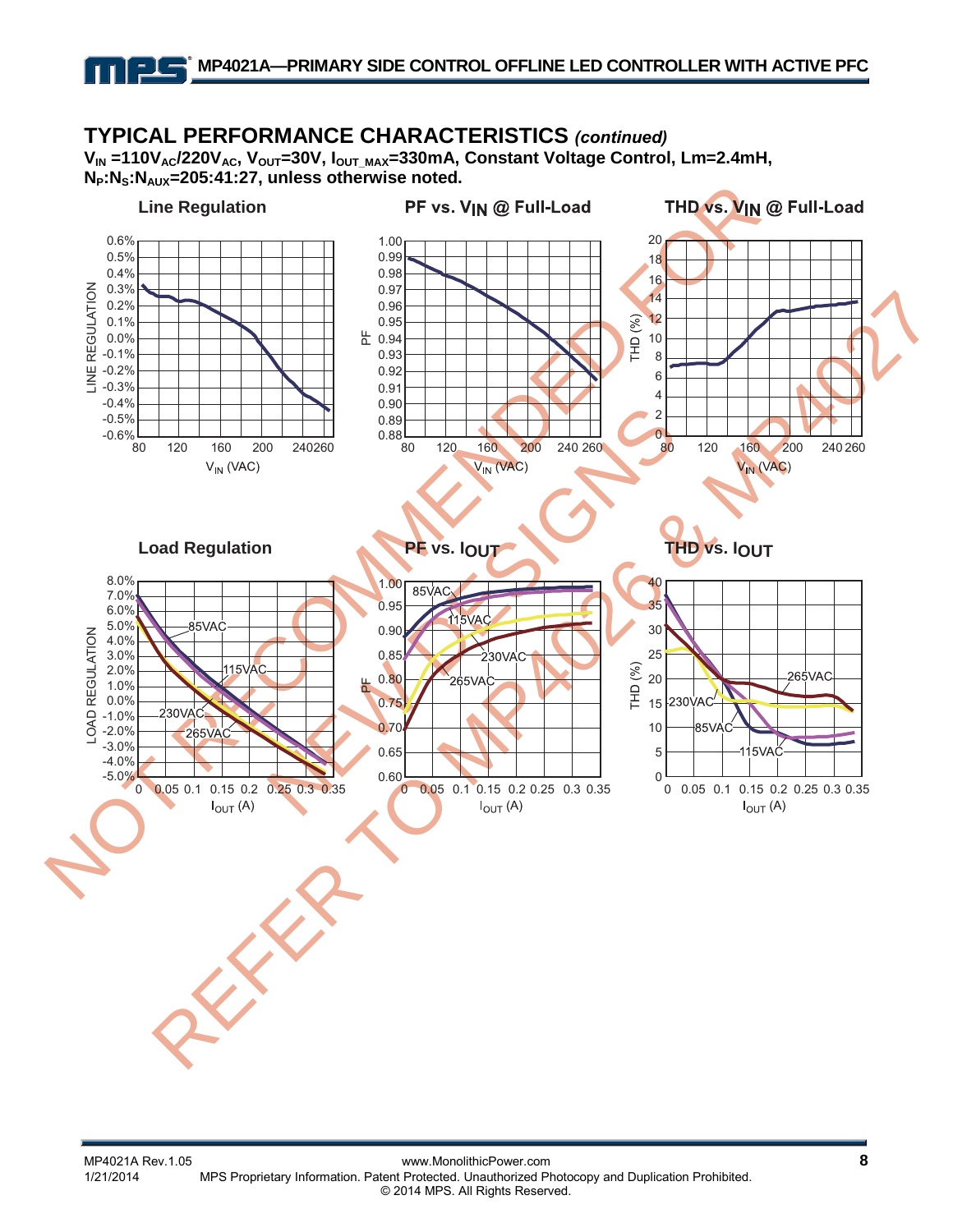**TYPICAL PERFORMANCE CHARACTERISTICS** *(continued)* **VIN =110VAC/220VAC, VOUT=30V, IOUT\_MAX=330mA, Constant Voltage Control, Lm=2.4mH, NP:NS:NAUX=205:41:27, unless otherwise noted.**

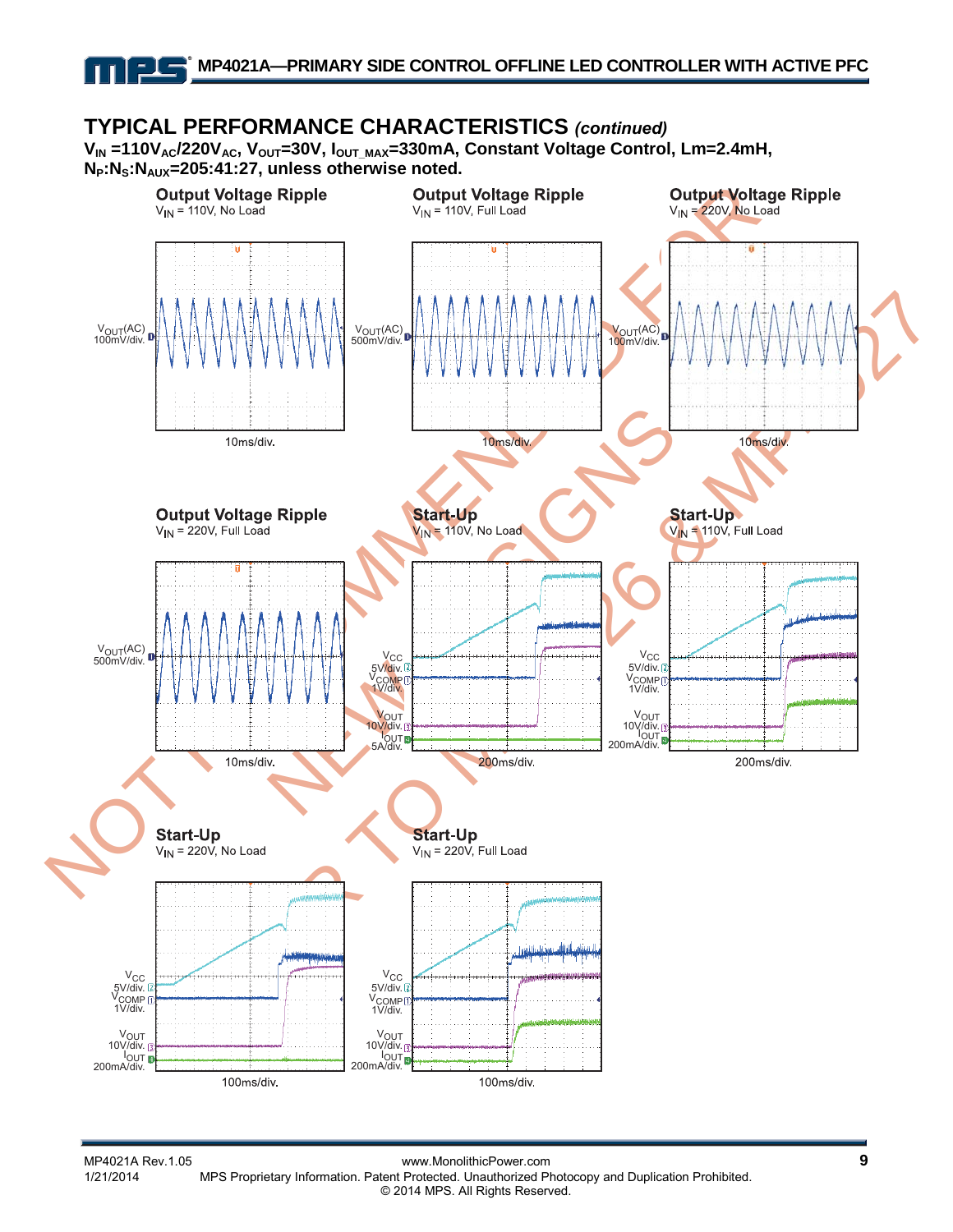**TYPICAL PERFORMANCE CHARACTERISTICS** *(continued)* **VIN =110VAC/220VAC, VOUT=30V, IOUT\_MAX=330mA, Constant Voltage Control, Lm=2.4mH, NP:NS:NAUX=205:41:27, unless otherwise noted.**

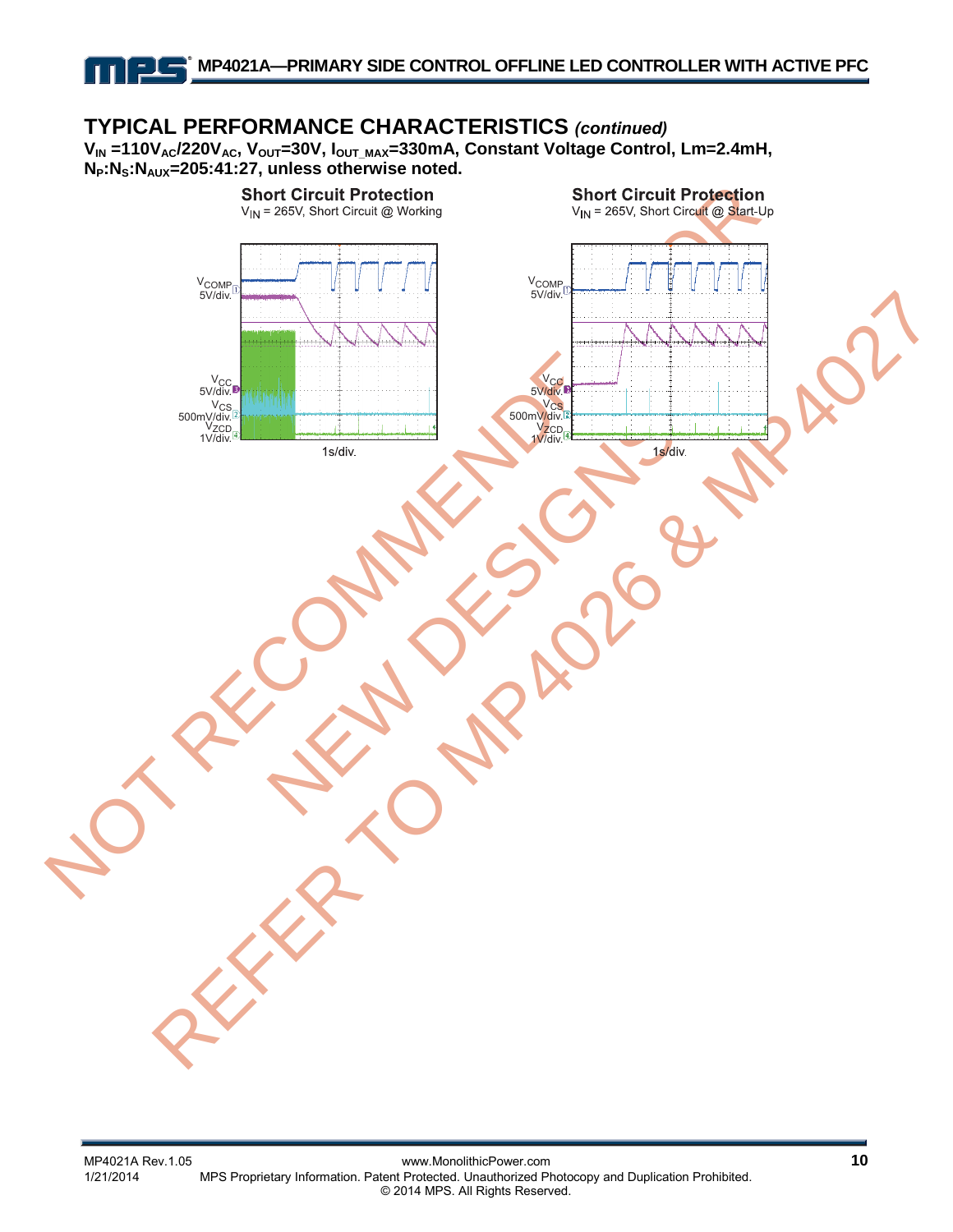### **FUNCTION DIAGRAM**

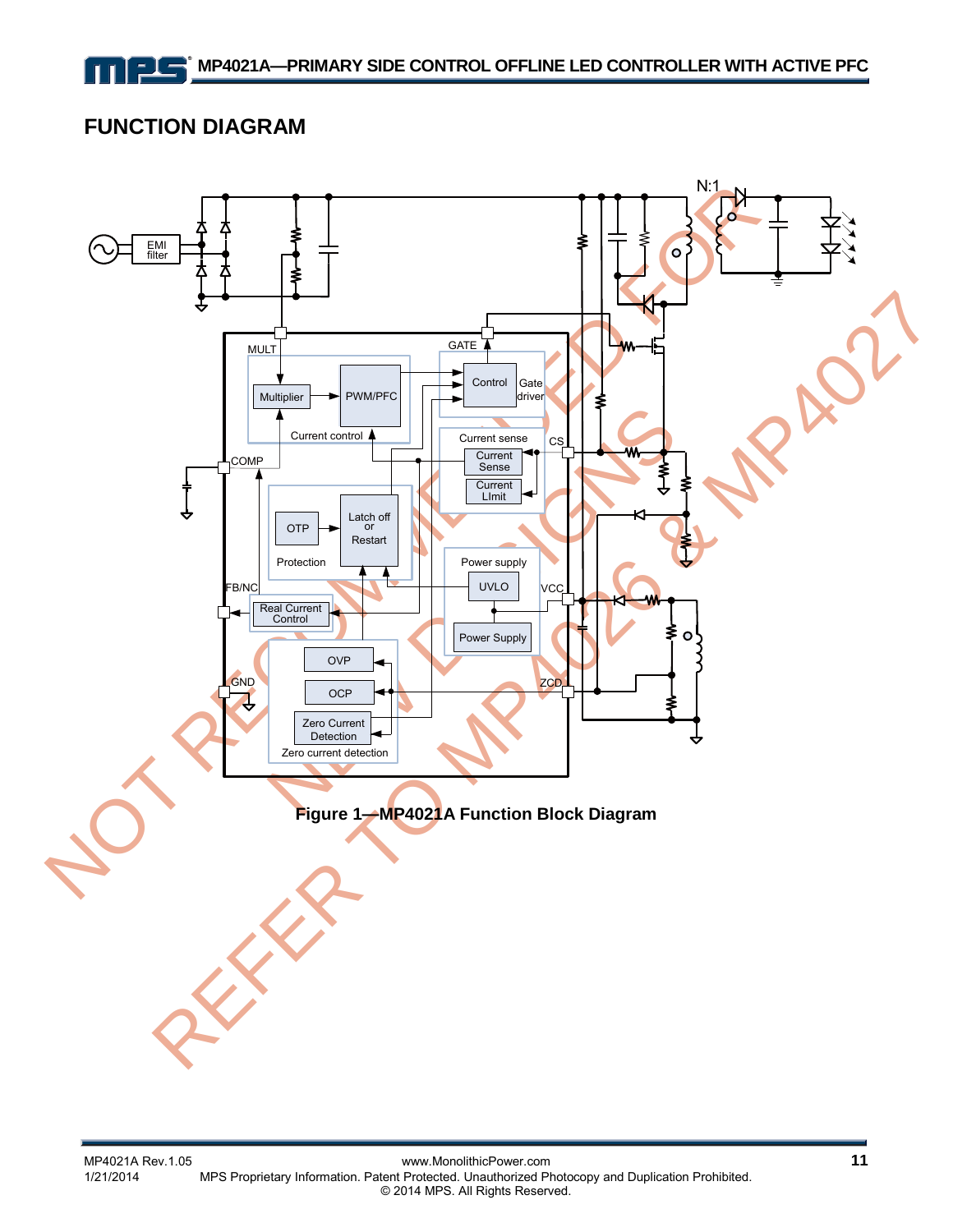### **OPERATION**

The MP4021A is a primary-side control offline LED controller which incorporates all the features for high-performance LED lighting. The LED current can be accurately controlled with the real current control method from the primary-side information. Active Power Factor Correction (PFC) eliminates unwanted harmonic noise to pollute the AC line.

#### **Start Up**

Initially, VCC of the MP4021A is charged through the start up resistor from the AC line. When VCC reaches 13.6V, the control logic works and the gate drive signal begins to switch. Then the power supply is taken over by the auxiliary winding.

The MP4021A will shut down when VCC drops below 9V.

#### **Boundary Conduction Mode Operation**

LED controller which incorporates all the features<br>
for high-performance LED lighting. The LED<br>
current control method from the primary-side<br>
current control method from the primary-side<br>
information. Active Power Factor Node Operation<br>
Node Operation<br>
Node Operation<br>
SFET on time (t<sub>ow)</sub>, the<br>
(V<sub>BUS</sub>) applies to the<br>
(Lm), and the primary<br>
linearly from zero to the<br>
interaction of the external MOSFET<br>
stored in the inductor is<br>
such oper Another of the MC line. When the Clienties and the Unit of the MC of the MC of the MC of the MC of the Clienties and the Unit of the auxiliary of the signal begins to switch. Then the Clienties of the auxiliary of the sta During the external MOSFET on time  $(t_{ON})$ , the rectified input voltage  $(V_{\text{BUS}})$  applies to the primary-side inductor (Lm), and the primary current  $(I_{\text{pri}})$  increases linearly from zero to the peak value  $(I_{nk})$ . When the external MOSFET turns off, the energy stored in the inductor is transferred to the secondary-side and turns on the secondary-side diode to power the load. The secondary current (I<sub>sec</sub>) begins to decrease linearly from the peak value to zero. When the secondary current decreases to zero, the primary-side leakage inductance, magnetizing inductance and all the parasitic capacitances decrease the MOSFET drain-source voltage this decrease is also reflected on the auxiliary winding (see Figure 2). The zero-current detector in the ZCD pin generates the turn-on signal of the external MOSFET when the ZCD voltage falls below 0.31V (see Figure 3).

As a result, there are virtually no primary-switch turn-on losses and no secondary-diode reverserecover losses. It ensures high efficiency and low EMI noise.



**Figure 2—Boundary Conduction Mode** 



**Figure 3—Zero Current Detector** 

#### **Real Current Control**

The proprietary real-current control method allows the MP4021A to control the secondaryside LED current from primary-side information. The mean output LED current can be calculated approximately as:

$$
I_o \approx \frac{N \cdot V_{FB}}{2 \cdot R_s}
$$

N—Turn ratio of primary side to secondary side

 $V_{FB}$ —The feedback reference voltage (typical 0.4V)

Rs—The sensing resistor connected between the MOSFET source and GND.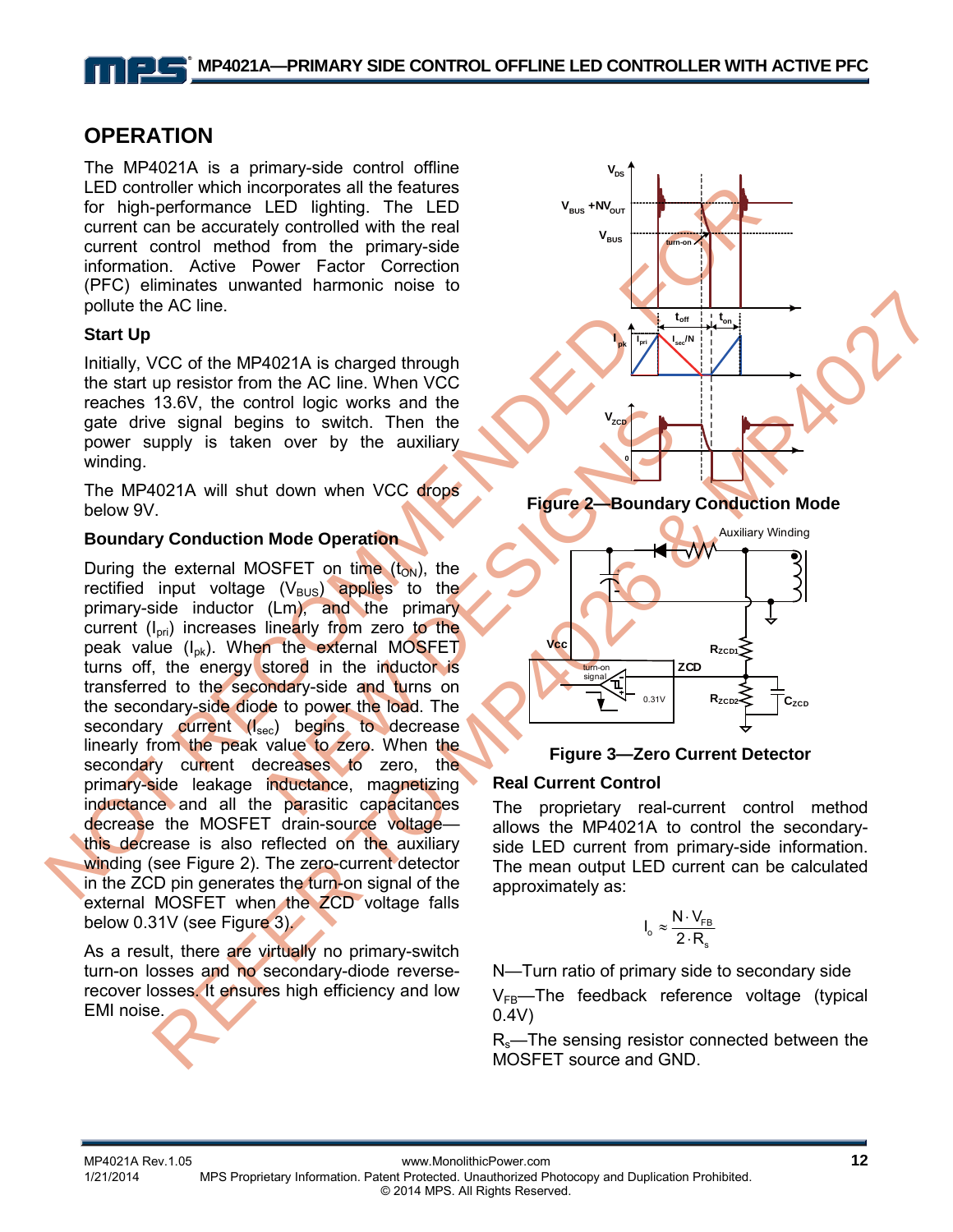#### **Power Factor Correction**

The MULT pin is connected to the tap of the resistor divider from the rectified instantaneous line voltage and fed as one input of the Multiplier. The output of the multiplier will be shaped as sinusoid too. This signal provides the reference for the current comparator and comparing with the primary side inductor current which sets the primary peak current shaped as sinusoid with the input line voltage. High power factor can be achieved.



#### **Figure 4—Power Factor Correction Scheme**

The maximum voltage of the multiplier output to the current comparator is clamped to 2.5V to get a cycle-by-cycle current limitation.

#### **VCC Under-voltage Lockout**

When the VCC voltage drops below UVLO threshold 9V, the MP4021A stops switching and totally shuts down, the VCC will restart charging by the external start up resistor from AC line. Figure 5 shows the typical waveform of VCC under-voltage lockout



**Figure 5—VCC Under-Voltage Lockout** 

### **Auto Starter**

The MP4021A integrates an auto starter, the starter starts timing when the MOSFET is turned

off, if ZCD fails to send out another turn on signal after 130µs, the starter will automatically send out the turn on signal which can avoid the IC unnecessary shut down by ZCD missing detection.

#### **Minimum Off Time**

The MP4021A operates with variable switching frequency, the frequency is changing with the input instantaneous line voltage. To limit the maximum frequency and get a good EMI performance, MP4021A employs an internal minimum off time limiter—3.5us, show as Figure 6.



#### **Figure 6—Minimum Off Time**

#### **Leading Edge Blanking**

In order to avoid the premature termination of the switching pulse due to the parasitic capacitance discharging at MOSFET turning on, an internal leading edge blanking (LEB) unit is employed between the CS Pin and the current comparator input. During the blanking time, the path, CS Pin to the current comparator input, is blocked. Figure 7 shows the leading edge blanking.



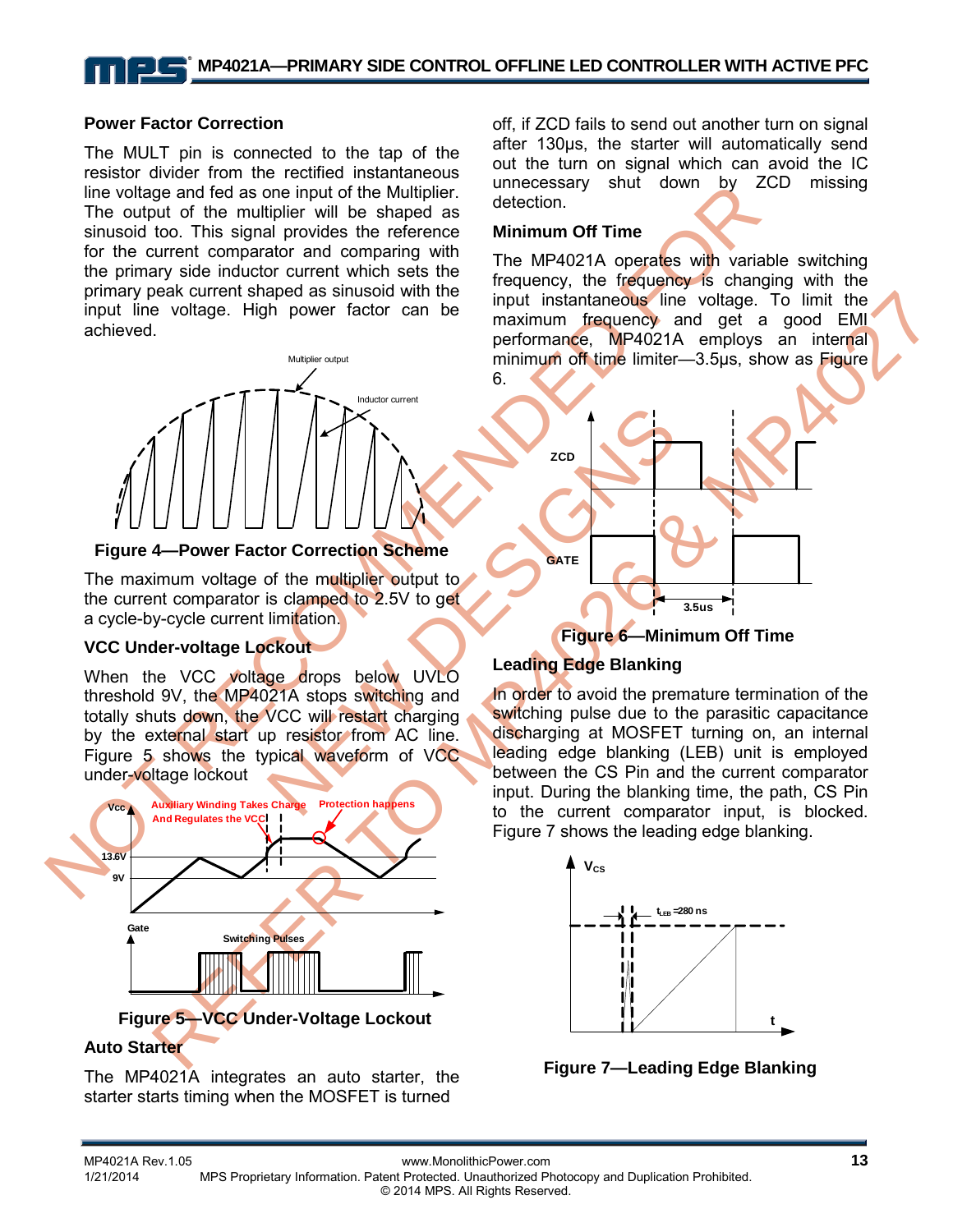#### **Output Over-Voltage Protection (OVP)**

conting the overall of the positive plateau of auxiliary which are the overall of the state the state of the condition of the state of the condition of the state of the condition of the state of the condition of the state Output over voltage protection can prevent the components from damage in the over voltage condition. The positive plateau of auxiliary winding voltage is proportional to the output voltage, the OVP uses the auxiliary winding voltage instead of directly monitoring the output voltage, the OVP sample is shown in Figure 8. Once the ZCD pin voltage is higher than 5.4V, the OVP signal will be triggered and latched, the gate driver will be turned off and the IC work at quiescent mode, the VCC voltage dropped below the UVLO which will make the IC shut down and the system restarts again. The output OVP setting point can be calculated as:

$$
V_{\text{OUT\_OVP}}\cdot \frac{N_{\text{AUX}}}{N_{\text{SEC}}} \cdot \frac{R_{\text{ZCD2}}}{R_{\text{ZCD1}}+R_{\text{ZCD2}}}=5.4V
$$

 $V_{\text{OUT OVP}}$ —Output over voltage protection point  $N_{AUX}$ —The auxiliary winding turns  $N<sub>SEC</sub>—The secondary winding turns$ 



**Figure 8—OVP Sample Unit** 

To avoid the mis-trigger OVP by the oscillation spike after the switch turns off, the OVP sampling has a t<sub>LEB OVP</sub> blanking period, typical 1.5µs, shown in Figure 9.

The current-limiting resistor between the output of the aux-winding and the ZCD resistor divider can also work as suppresser to avoid the OVP mis-trigger.



**Figure 9—ZCD Voltage and OVP Sample** 

#### **Output Short Circuit Protection**

The MP4021A clamps the CS pin voltage to less than 2.5V to limit the available output power. If the short circuit of the secondary-side occurs, the voltage of the auxiliary winding will fall down following the voltage of the secondary winding and the VCC drops to less than UV threshold and re-start the system.

Example the distribution of the auxiliary<br>  $R_{2CD1} + R_{2CD2} = 5.4V$ <br>
Following the voltage of the auxiliary<br>
oltage protection point<br>
As supplementary, tie a<br>
sensing resistor to ZCD<br>
When the power MOSFI<br>
turned on, the ZCD Examely the term of the top with the the start of the term of the term of the term of the start of the term of the start of the start of the start of the start of the start of the start of the start of the start of the st As supplementary, tie a resistor divider form CS sensing resistor to ZCD pin, shown in Figure 10. When the power MOSFET in the primary-side is turned on, the ZCD pin monitors the rising primary-side current, once the ZCD pin reaches OCP threshold, typical 0.6V, the gate driver will be turned off to prevent the chip form damage and the IC works at quiescent mode, the VCC voltage dropped below the UVLO which will make the IC shut down and the system restarts again. Please note that the value of the resistors to set the OCP threshold  $(R_{OCP1}$  &  $R_{OCP2})$  should be much smaller than those of the ZCD zerocurrent detector  $(R_{ZCD1}$  &  $R_{ZCD2})$ 



**Figure 10—OCP Sample Unit**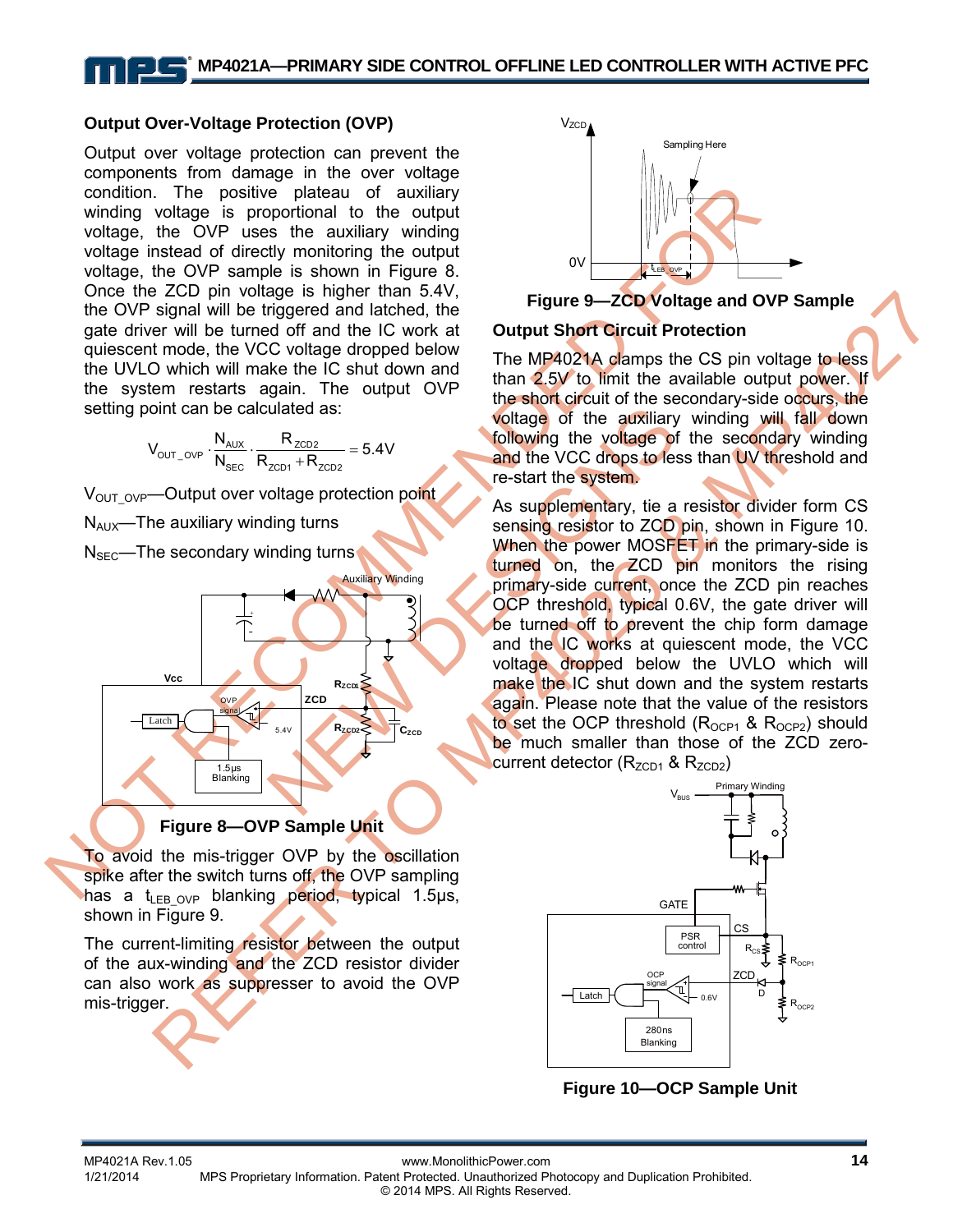The primary-side OCP setting point can be calculated as:

$$
I_{\text{PRI\_OCP}} \cdot R_{\text{CS}} \cdot \frac{R_{\text{OCP2}}}{R_{\text{OCP1}} + R_{\text{OCP2}}} - V_{\text{D}} = 0.6V
$$

I<sub>PRI\_OCP</sub>—Primary-side over current protection point.

 $V_{\text{NL, QCD}}$  H<sub>CO</sub>-Primary-side over current protection winding following following following following following following the resistor can import for come applications, the primary-side over current protection in this c er value is very small, the minimal of the compensation (So the light current form to the compensation of the compensation of the compensation of the compensation of the compensation of the compensation in this condition, For some applications, the primary-side inductance value is very small, the minimal-off time feature could make the system work in DCM at the zero-crossing of the BUS voltage. To improve the OCP function in this condition, please remove  $C_{ZCD}$  and reduce the value of  $R_{ZCD1}$  and  $R_{ZCD2}$  proportionally.

#### **Thermal Shut Down**

Tethal thermal damage, procedure and information<br>perature exceeds OTP<br>VCC drop below UVIO To prevent from any lethal thermal damage, when the inner temperature exceeds OTP threshold, the MP4021A shuts down switching cycle and latched until VCC drop below UVLO and restart again.

#### **Compensation for Wide Output Voltage**

For wide output voltage applications, sample VCC level thru a resistor to COMP pin. Since the output voltage of AUX-winding follows the output voltage, the resistor can import output voltage information to COMP level to compensate the LED current variation with different LED voltage drop. The typical COMP source current is only 75µA and the tolerance could affect the action of the compensation. So the inject current form VCC should be smaller than 10µA. The compensation resistor should be larger than 3MΩ.

#### **Design Example**

For the design example, please refer to MPS application note AN059 for the detailed design procedure and information.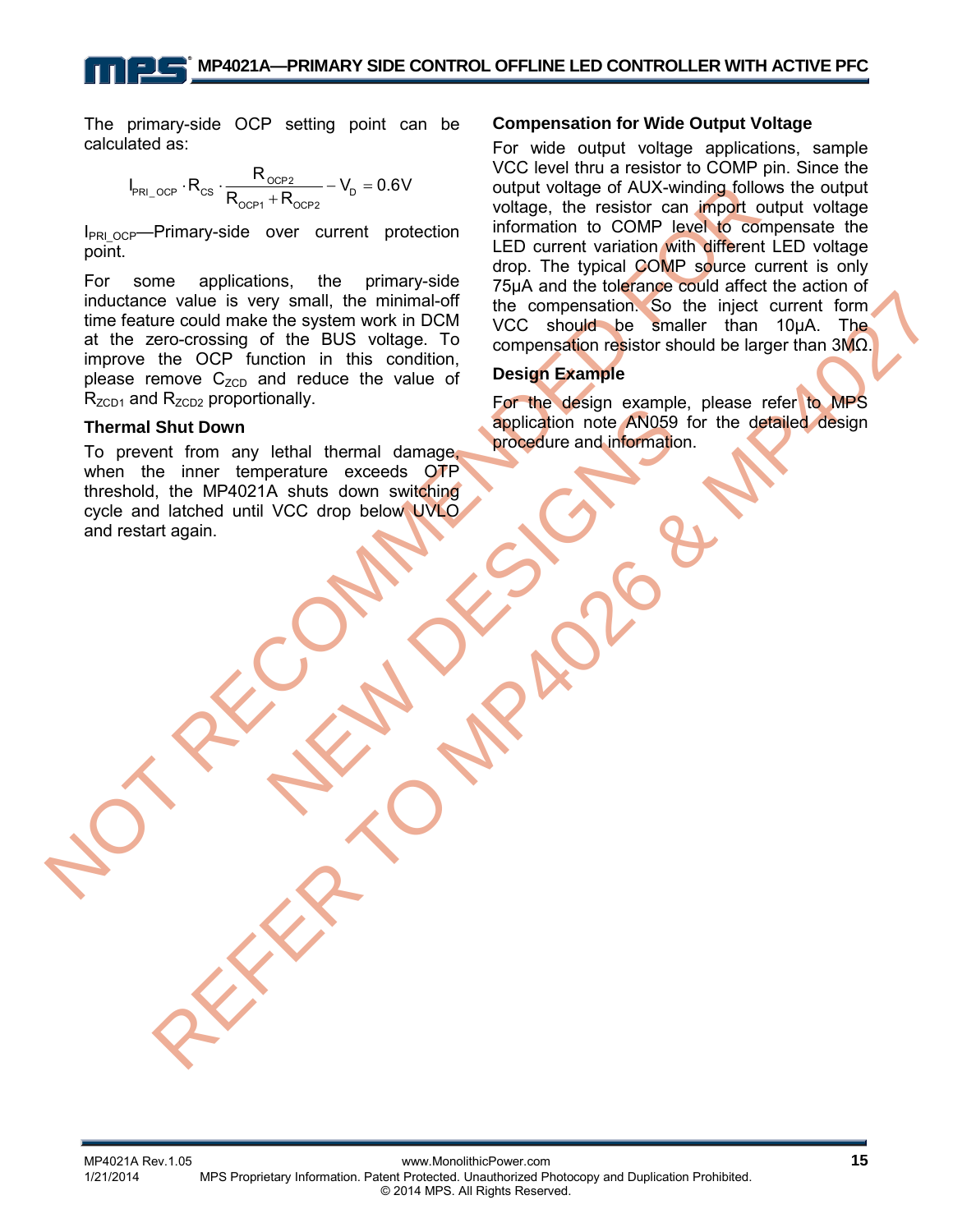### **PRIMARY-SIDE CONSTANT-VOLTAGE CONTROL**

For LED lighting application, a single-stage PFC converter needs large output capacitor to reduce the 100Hz ripple. On the other hand, the twostage solution is also proposed to remove the 100Hz ripple from the LED current. Figure 11 shows a two-stage solution system based on MP4021A and MP2489, offline isolated PFC flyback constant-voltage regulator plus DC to DC LED driver.



**Figure 11—Two-stage LED Driver Solution**

The MP4021A can be designed as a primaryside constant-voltage control, offline isolated flyback controller with Active Power Factor Correction (PFC). The output voltage  $V_0$  can be regulated without opto-coupler under a wide AC main input voltage range in a single-stage flyback converter.

#### **Primary-side Voltage Control**

The MP4021A can implement feedback control function with FB pin.



Shown in Figure 12, the FB signal is fed to the error amplifier and comparing with the 0.4V reference. So, at steady state, the average value of FB level will be regulated at 0.4V. The Real Current Control block's output is internally

connected to FB with about 200kΩ impedance, if there is no other external feedback signal on FB pin, the sample signal from CS pin is regulated. If there is external FB signal with low input impedance (<20kΩ) applied in FB pin, the external FB signal is regulated. This feature makes the MP4021A suitable both for primary side control application without other feedback signals and direct control application with external feedback signal applied.

The FB pin is used to regulate the output voltage by sampling the aux-winding. As a flyback converter, during the flyback period, the primary MOSFET is off and the secondary diode is conducting current. Before the secondary current drops to zero, the aux-winding voltage is proportional to the output voltage.

$$
V_{\text{AUX}} = \frac{N_{\text{AUX}}}{N_{\text{SEC}}} \cdot V_{\text{O}}
$$

A simple D-R-C circuitry sample-holds the auxwinding voltage and a resistor divider reduces the amplitude to match the internal 0.4V reference. So the output voltage can be calculated as:

$$
V_o = \frac{N_{SEC}}{N_{AUX}} \cdot \frac{R_{VS1} + R_{VS2}}{R_{VS2}} \cdot V_{REF}
$$

The current-limit resistor  $R_{VLM}$  helps to attenuate the energy of the leakage inductance to improve the voltage regulation precision.

#### **Power Factor Correction**

Same as CC mode, the MULT pin is connected to the tap of the resistor divider from the rectified instantaneous line voltage and fed as one input of the multiplier. The COMP level, which is regulated from the feedback signal, is fed as the other input of the internal multiplier. The output of the multiplier will be shaped as sinusoid wave too. This signal provides the reference for the current comparator and comparing with the primary side inductor current which sets the primary peak current shaped as sinusoid with the input line voltage. High power factor can be achieved.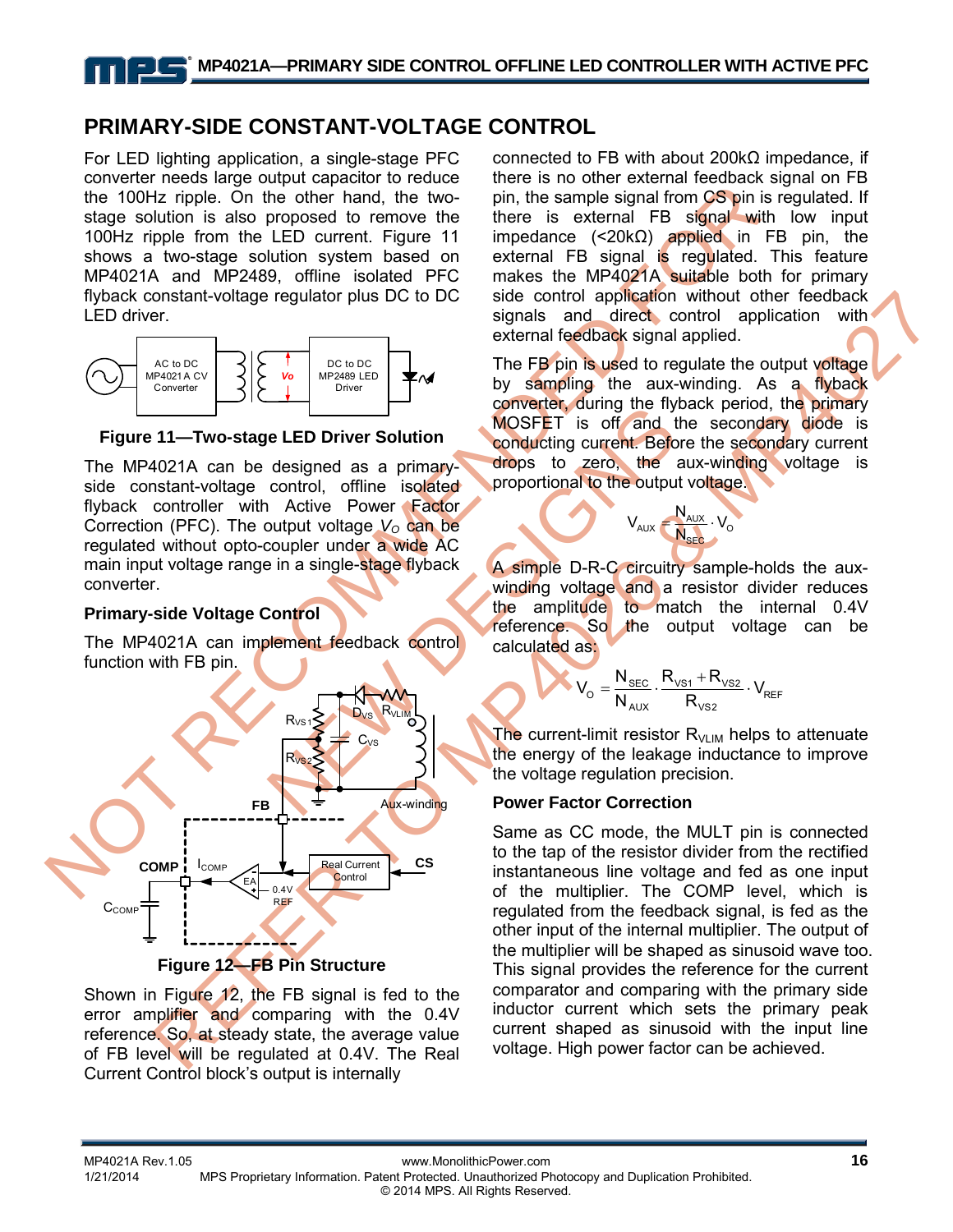#### **Primary Inductor Current Detection**

The system is based on the peak current mode control. A sensing resistor is tied from the Source of the MOSFET and ground to sample the primary inductor peak current. Different from working in CC mode, since the MP4021A regulates the FB signal, the Real Current Control signal from CS pin is shielded. The CS pin is just applied as primary peak current detector like traditional CV converter.

Tuning the value of the CS sensing resistor can change the COMP level. With larger sensing resistor, the COMP level is higher and with smaller sensing resistor, the COMP level is lower. So, select a suitable sensing resistor to avoid the COMP level to trigger Upper/Lower COMP Voltage.

In order to avoid hitting the current limit, the voltage across the sensing resistor should be less than 80% of the worst case current limit voltage. And the clamp voltage on CS pin is typical 2.5V.

#### **Loop Compensation**

Unlike voltage mode has only a single pole roll off due to the output filter, the MP4021A uses peak-current-mode control to achieve more stable control loop.

of the MOSFET and ground to sample the Computer and ground to sample the principle in C. mode, since the MAP421A users capacitor resistant and the mode, since the MOSFET and the MOSFET and the COMP is a big value of the C So unitary text that the control into the control into the section of the control into the control into the control into the control into the control into the control into the control into the control into the control int Since MP4021A is designed with PFC feature, so the loop response is very slow with large COMP cap. For Primary-side CC mode, the part samples the primary-side current. With large output cap, although the output voltage builds up slowly, the primary current should be not small, so the COMP cap can not be charged to overshoot. For CV mode control, the feedback voltage is from the output voltage of the auxwinding, which reflects the output voltage of the secondary winding at flyback period. The impact of the slow loop response results in that the COMP level is easy to be charged to overshoot or drops to normal level slowly.



#### **Figure 13—COMP Pin Structure**

A series capacitor-resistor combination net sets a pole-zero combination to control the characteristics of the control system.

Sing resistor to avoid the to 10µF) to achieve high<br>
ner Upper/Lower COMP Roomer in series with C<br>
ner Upper/Lower COMP Roomer in series with C<br>
ner Upper/Lower COMP Roomer in series with C<br>
small-value capacitor C<sub>c</sub><br>
sma The  $C_{COMP1}$  is a big-value capacitor (2.2µF to10µF) to achieve high PF and stable loop. The  $R_{COMP1}$  in series with  $C_{COMP}$  adds a zero in the loop to improve the phase margin, it is helpful to limit the start-up voltage spike. As an option, a small-value capacitor  $C_{COMP2}$  can also be applied to add a high-frequency pole to achieve a beneficial effect of attenuating high-frequency noise.

#### **Feedforward Compensation**

In order to limit the output voltage spike and improve the voltage regulation, adding feedforward compensation from aux-winding feedback voltage to CS pin, shown in Figure 14,



**Figure 14—The Feedforward Compensation on CS Pin**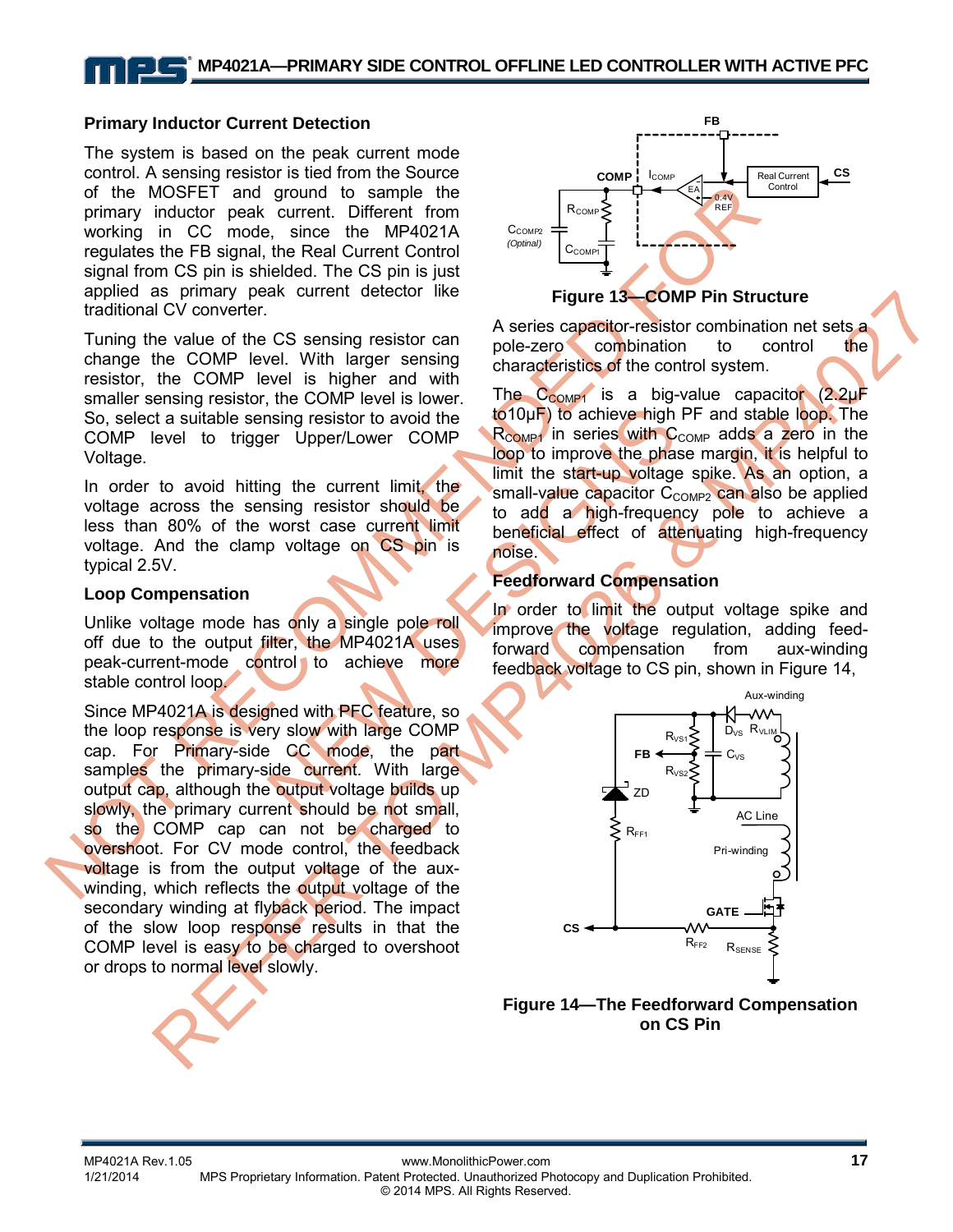### **MP4021A—PRIMARY SIDE CONTROL OFFLINE LED CONTROLLER WITH ACTIVE PFC**

The higher output voltage is, the higher feedforward offset is. The Zener Diode is used to set the compensation trigger level. The resistor divider of  $R_{FF1}$  and  $R_{FF2}$  adjusts the action. Once the output voltage rises up too high, the auxwinding output also rises up to break the ZD to add a feedforward bias on CS pin, then the primary current is reduced quickly to prevent the output voltage from rising to the higher level further. With lower zener voltage range, the effect of the feedfoward compensation is enhanced, but the power loss is increased.

#### **Dummy Load**

and the distributed as the same of the model of the diggered at home of the diggered and a feedbroward bias on CS pin, then the through CD R-divider to prevent the model winding output also measure to break the 2D to the m we she secondary diode<br>the system is delivering<br>then the load is very light,<br>g is very small. The<br>dary diode becomes very<br>radices the coupled with<br>.. So the output voltage<br>over. The feedforward<br>radium who is still<br>remainin Whi lower zear-voltage control, ensign the effect over the figure of the control of the control of the control of the control of the signal is the metal who control of the control of the control of the control of the contr For primary constant voltage control, sensing the output voltage requires the secondary diode conducts current, when the system is delivering power to the output. When the load is very light, the power consuming is very small. The conduction of the secondary diode becomes very short. The FB signal is hard to be coupled with the real output voltage. So the output voltage rises up to trigger OVP. The feedforward<br>compensation greatly reduces the power compensation greatly reduces delivered to output but a dummy load is still required to dissipate the remaining power to limit the voltage rising further. As a result, the dummy load increases the power loss of whole system to achieve the desired load regulation precision.

#### **Protection**

Different from CC mode control, CV mode makes the system can work in no load condition. So the OVP can not be triggered at normal operation. But the MP4021A can still set a OVP threshold thru ZCD R-divider to prevent the components from damage in fault cases.

Other protection mechanisms, like SCP, OTP, cycle by cycle current limit, are all same as working in CC mode.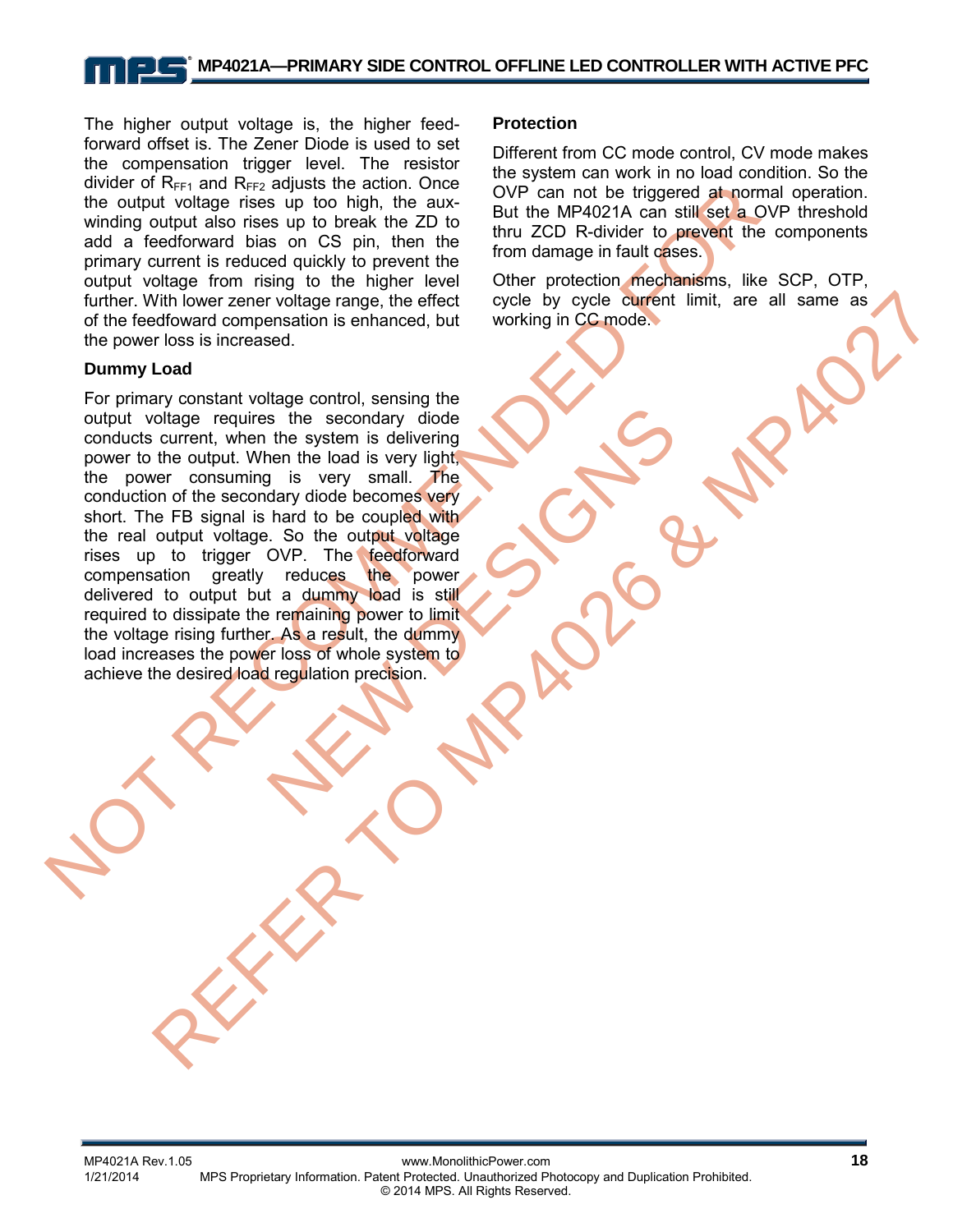### **TYPICAL APPLICATION CIRCUIT**



**Figure 15—Universal Input, Isolated Flyback Converter, Drive 3-6 LEDs in Series, 350mA LED Current for LED Bulb Lighting**



**Figure 16—Universal Input, Isolated Flyback Converter, Drive 9 LEDs in Series, 500mA LED Current for 15W LED Tube Lighting**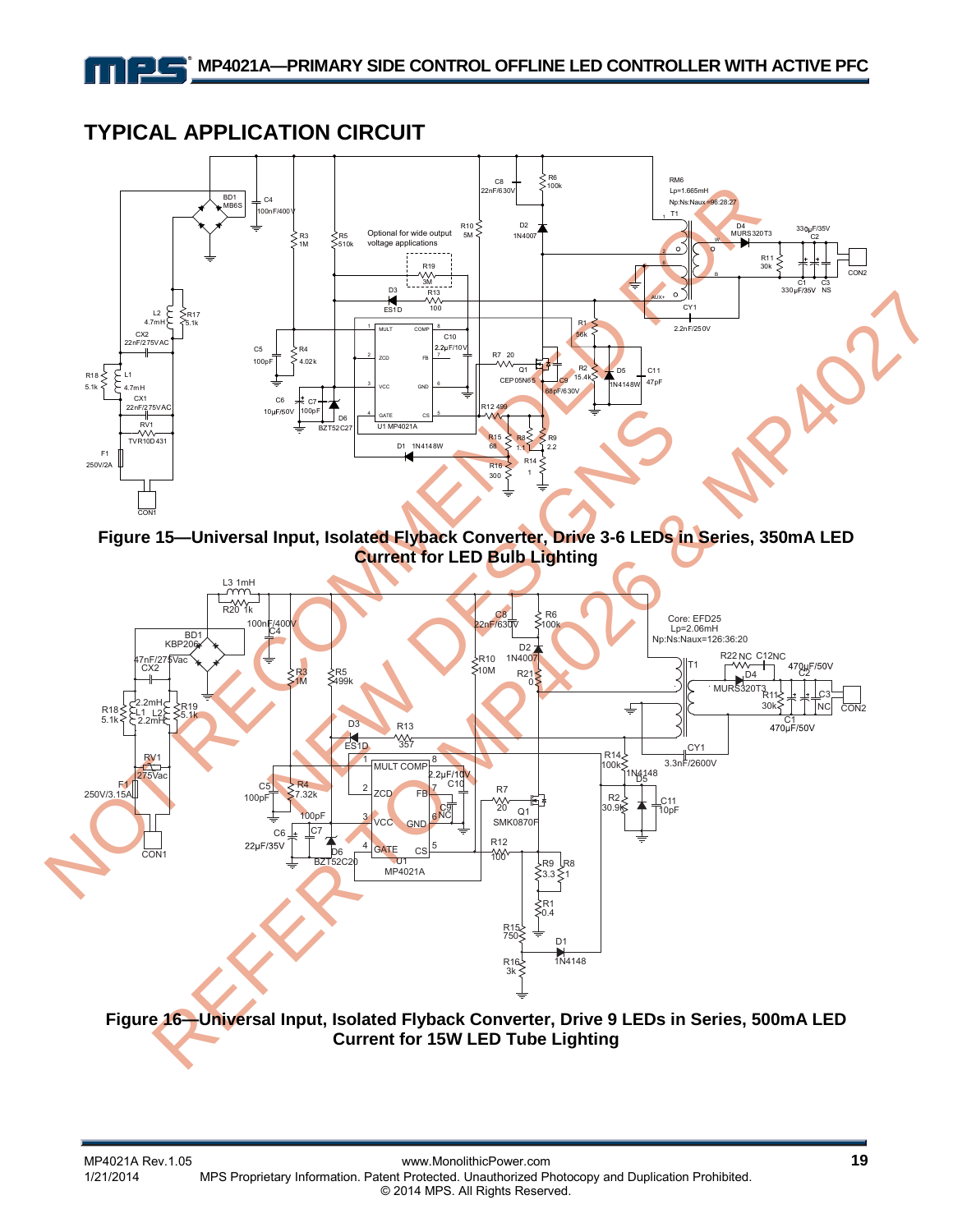#### **MP4021A—PRIMARY SIDE CONTROL OFFLINE LED CONTROLLER WITH ACTIVE PFC**



**Figure 17—Universal Input, Non-isolated Buck-boost Converter, Drive 19 LEDs in Series, 350mA LED Current for 21W LED Tube Lighting** 



**30V/10W Output**